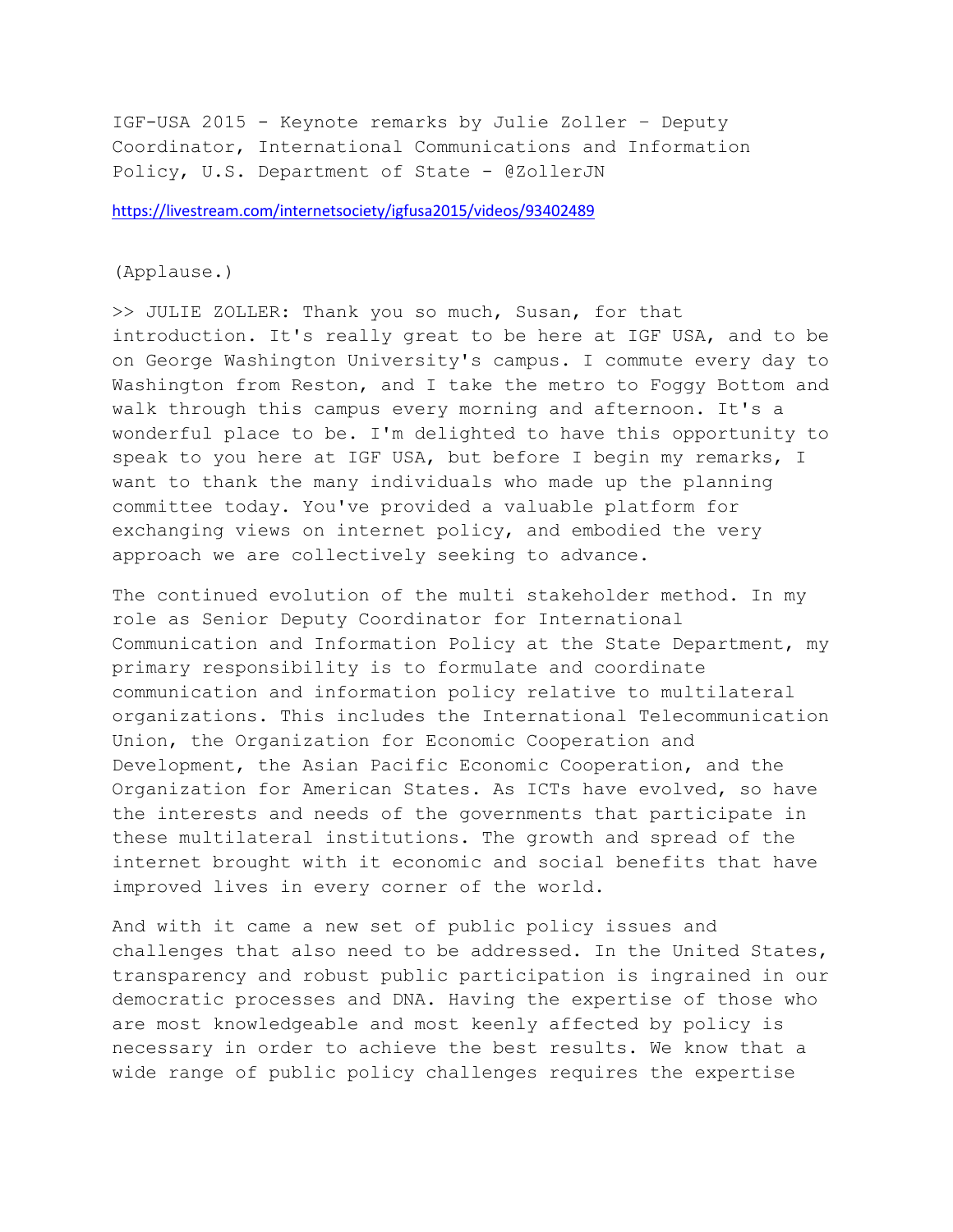and efforts of the full community, and we are joined in that view by many countries around the world.

We recognize that the internet has flourished because of, and not despite, the consensus based process that embraces the private sector, civil society, academia, engineers, and governments to participate in its development and governance. But even as we have made progress in advancing the multi stakeholder approach to internet governance, there are still some countries that would rather discuss and decide public policy issues in institutions or settings where governments have the sole or dominant voice.

This has created an interesting set of questions and challenges for multilateral organizations in how they engage with the internet community. Those questions include, how can the internet community preserve and advance the multi stakeholder approach in light of some government's' drive to address interpret policy in multilateral settings? How can we shape institutions to better meet the needs of the 21st century society?

How do we make existing multi stakeholder institutions more accessible to all stakeholders, including governments from developing countries that are seeking assistance in addressing public policy issues? Can multilateral institutions aim to support the multi stakeholder approach in organizations, and if so, how? The answers to these questions are a work in progress, but I'm happy to note that we are making progress, and there are positive signs emerging. One standout achievement is the IGF. The connection to the United Nations provides the IGF legitimacy in the eyes of many participants from the developing world. And the multi stakeholder nature of the IGF gives it the expertise and vibrancy to address the critical issues of the day.

For the past decade, the IGF has served the community well as a valuable forum for timely, candid, and multi stakeholder dialogue on internet policy issues. As a community, we have matured and improved the IGF so that it better meets the needs of all stakeholders. The IGF provides participants with live webcasting and transcripts of the sessions, which provides transparency and expands participation, including participation by persons with disabilities and specific needs. Intersessional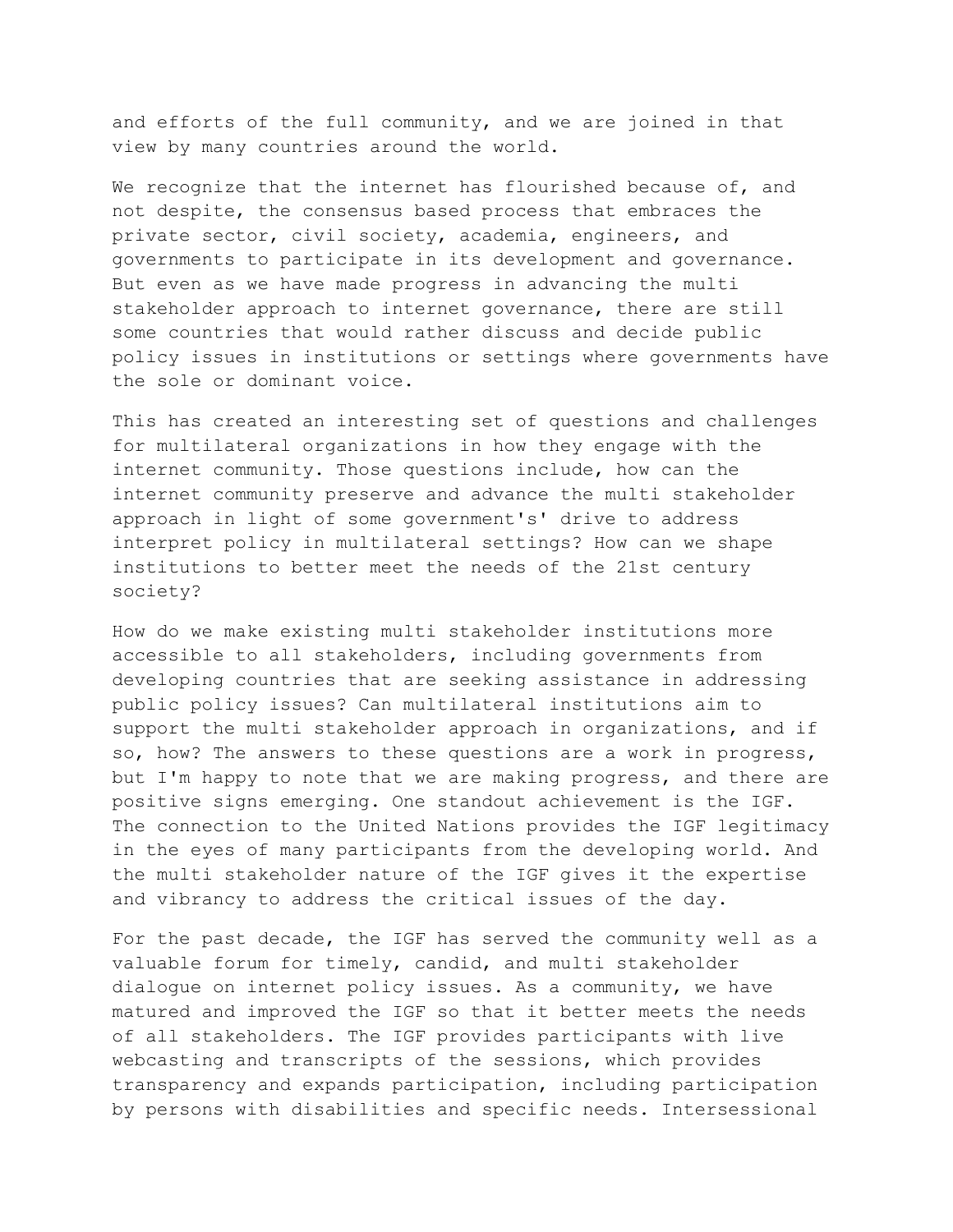work like the best practice forums and the growth of national and regional IGFs have deepened the forum's reach.

We've seen some multilateral institutions take steps to incorporate stakeholders outside their traditional membership in their proceedings on internet related issues. These steps are significant as well as symbolic when you consider the traditions of these organizations. U.N. entities like UNESCO and the U.N. commission on science and technology for development have wrestled with the issue of multi stakeholder versus traditional intergovernmental participation in their proceedings. CSTD, which has an important role in advising UNGA and the ECOSOC on science and technology issues, and served as the focal point on the implementation of outcomes has adopted a model that strives to use the multi stakeholder approach effectively while still preserving the intergovernmental nature of the CSTD.

UNESCO, which has historically had a stronger relationship with the nongovernmental organizations, has been more open to multi stakeholder participation, as well as participating as a stakeholder itself in other meetings and events. This was apparent at UNESCO WSIS+10 review event in 2013, and most recently in the Connecting the Dots Conference on the internet, including breakout sections comprised of a mix of representatives from government and the private sector to discuss the final outcome document.

This was also the case at the World Summit on the Information Society, organized by the ITU, UNESCO, and UNDP last June. It reviewed the progress made in the implementation of the WSIS. Six multi stakeholder preparatory meetings provided the basis for the two outcome documents, which were approved by the community. We viewed the culmination of the preparatory process as a positive development and an example of how multilateral institutions are opening to multi stakeholder participation, and the membership is increasingly recognizing the important role that nongovernment stakeholders can play.

We also saw incremental progress in the ITU's conference in 2014. Their member states agreed to establish mechanisms to enable multi stakeholder input to the government only council working group on internet public policy issues. This agreement fell short of the United States' proposal to open the council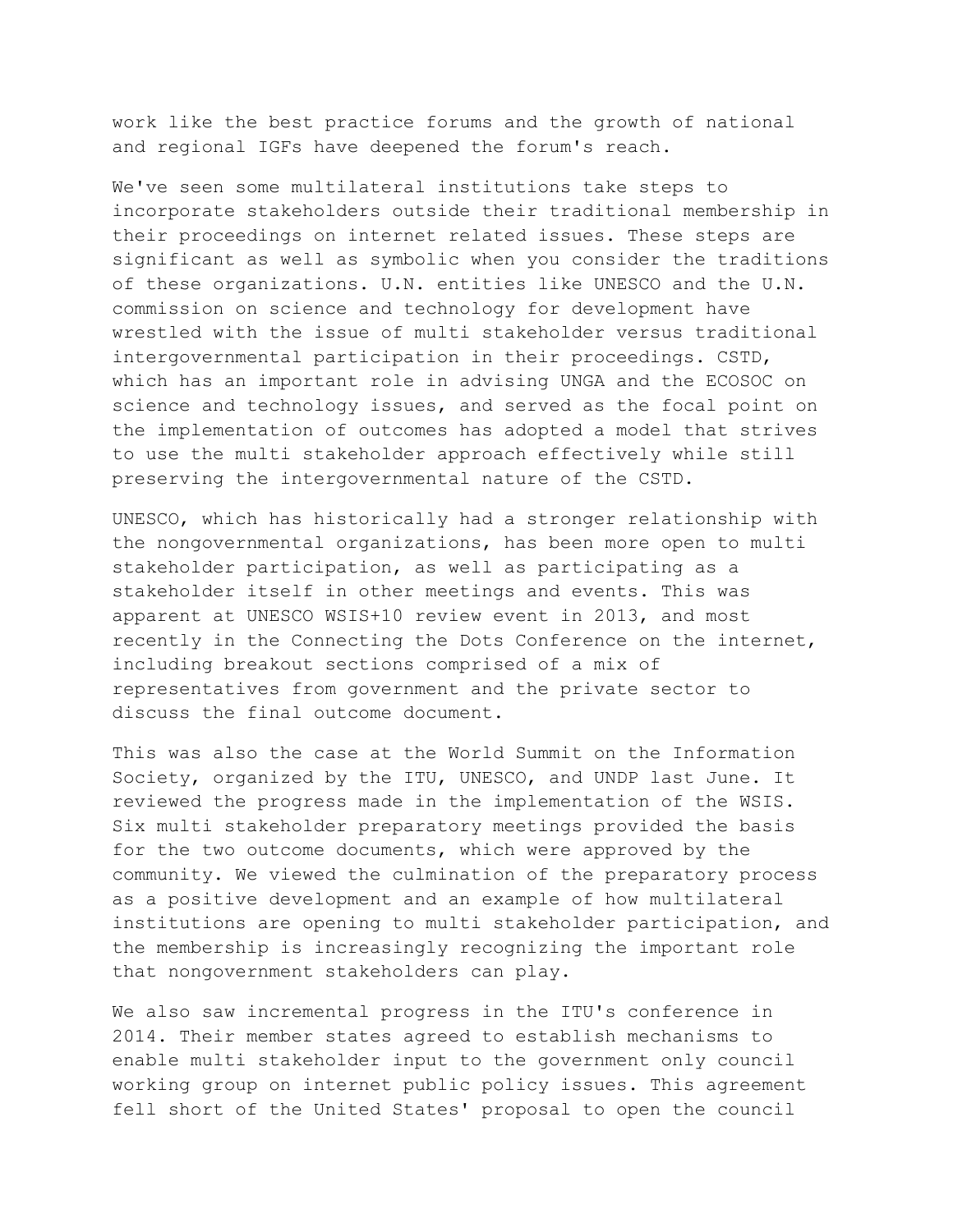working group entirely and allow all stakeholders to participate fully, however, it signifies progress and helps to further the view that discussions of internet related issues require stakeholder participation, which is a step in the right direction.

Every meeting that is enriched by multi stakeholder participation serves as an example and a precedent that opens doors for multi stakeholder participation in future meetings and fora. Despite the progress that we have made, we recognize that some scenarios call for governments to play predominant roles. This is the nature of multilateral institutions, and why the mandates of such institutions must remain focused on their core competencies and not expand into the area of internet governance. This is also why we find it essential to incorporate multi stakeholder participation in our domestic processes, and in the delegations that we bring to multilateral meetings.

At the 2014 Conference, we had a delegation of more than 130 members, over half of whom were nongovernmental stakeholders. The situation is lining up to be much the same for the World Radio Communication Conference that will take place at the end of this year. I don't have sufficient words to express how valuable we find your participation and your expertise, and your contributions to our delegations. I believe it's because of you that we have the success that we have, and the outcomes we achieve. Looking ahead, the United States is pleased that the international community will conclude the ten year review of WSIS at the general assembly in December 2015.

The growth and development of the information society has been remarkable, and the WSIS framework continues to demonstrate that it is flexible enough to adapt to rapidly evolving technologies. The WSIS outcomes recognize the role of the multi stakeholder community, which has been integral to the WSIS implementation the past decade. We believe that the WSIS+10 review should reaffirm the principles agreed at the world summit, including promotion of the multi stakeholder approach. To that end, the United States worked closely with our allies over eight months to negotiate the modalities for the high level meeting and its preparatory process.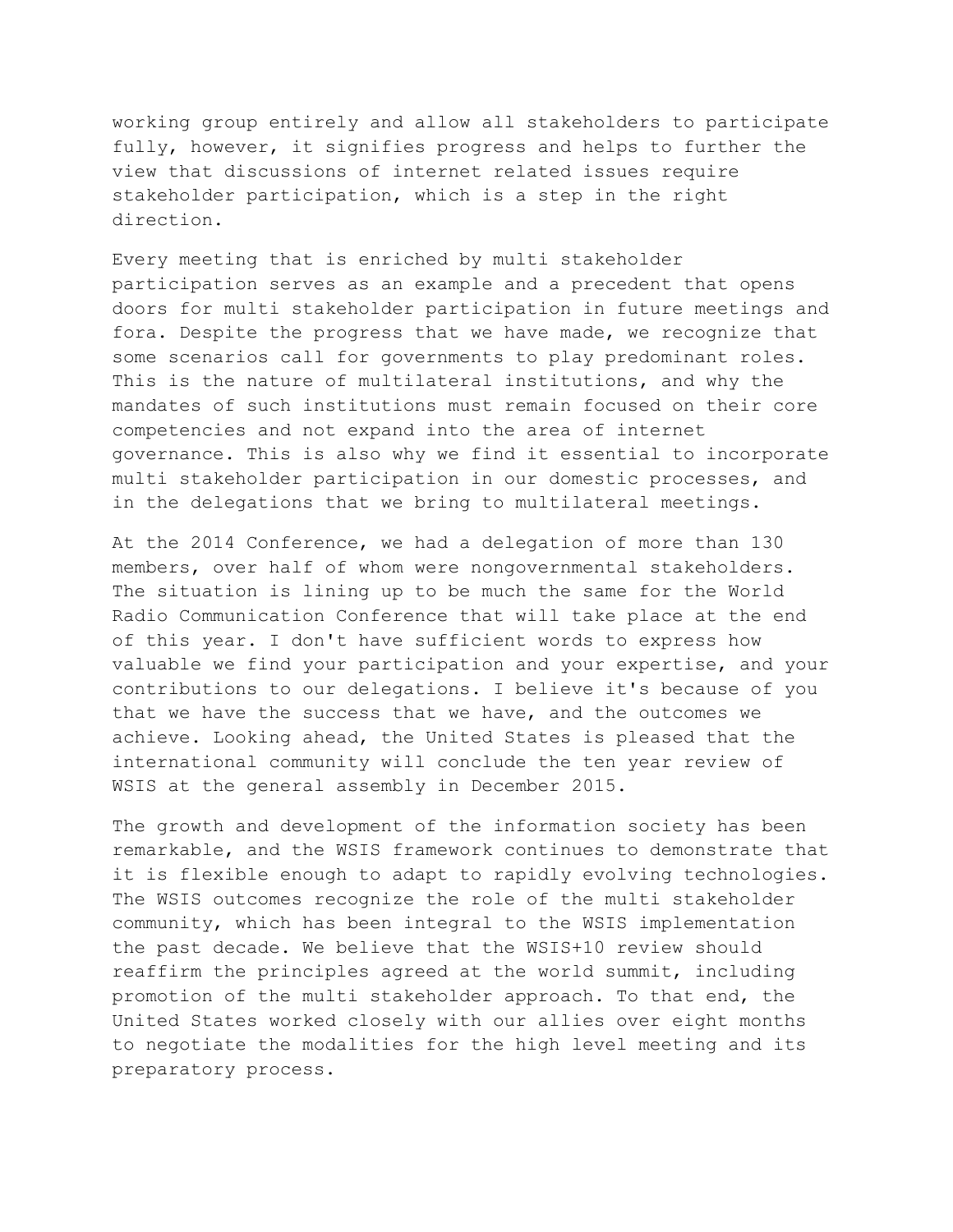One of the most difficult issues during those discussions was the reluctance of a few countries to include nongovernment stakeholders in a process held according to general assembly rules, but we continued to push for full and open participation for all. And we will persist at every opportunity to make sure the voices of nongovernmental stakeholders are heard and taken into consideration during WSIS+10. We are pleased to see that the President of the General Assembly, and the two co facilitators have recognized the role of the nongovernment stakeholders outlined in the modalities resolution, and appear committed to making the process as inclusive as possible.

Not every country agrees with this approach, so we'll need to maintain vigilance to make sure it remains as open as possible. Now it's time for all of us to take advantage of those opportunities and to participate in the WSIS+10 process. There are important meetings in October and November, and most urgently, the U.N. Secretariat is accepting written inputs towards the WSIS+10 outcome documents until the end of July. I encourage you to provide input. We continue to work these issues on other fronts, as well.

We are working with the OECD to shape an upcoming meeting on the digital economy, innovation growth and social prosperity, scheduled for next June in Cancun, Mexico. An ambassador will be a vice chair of that ministerial meeting. One of the themes focuses on the internet as a platform for growth and inclusiveness. We look forward to discussing the benefits of an open internet for investment, trade, innovation, economic growth, and social wellbeing, and reaffirming the OECD's internet policy principles.

We have a strong U.S. government team working on engagements with international institutions, and we will continue to work with the broader stakeholder community, informing our positions and approaches on these important issues. As we know, there are those who do not support the multi stakeholder system, and seek to replace it with a centralized top down approach where governments and intergovernmental institutions have more control. Let me say that we in the U.S. government believe that such policies are misguided and would actually stunt the growth of the internet and impede its effectiveness.